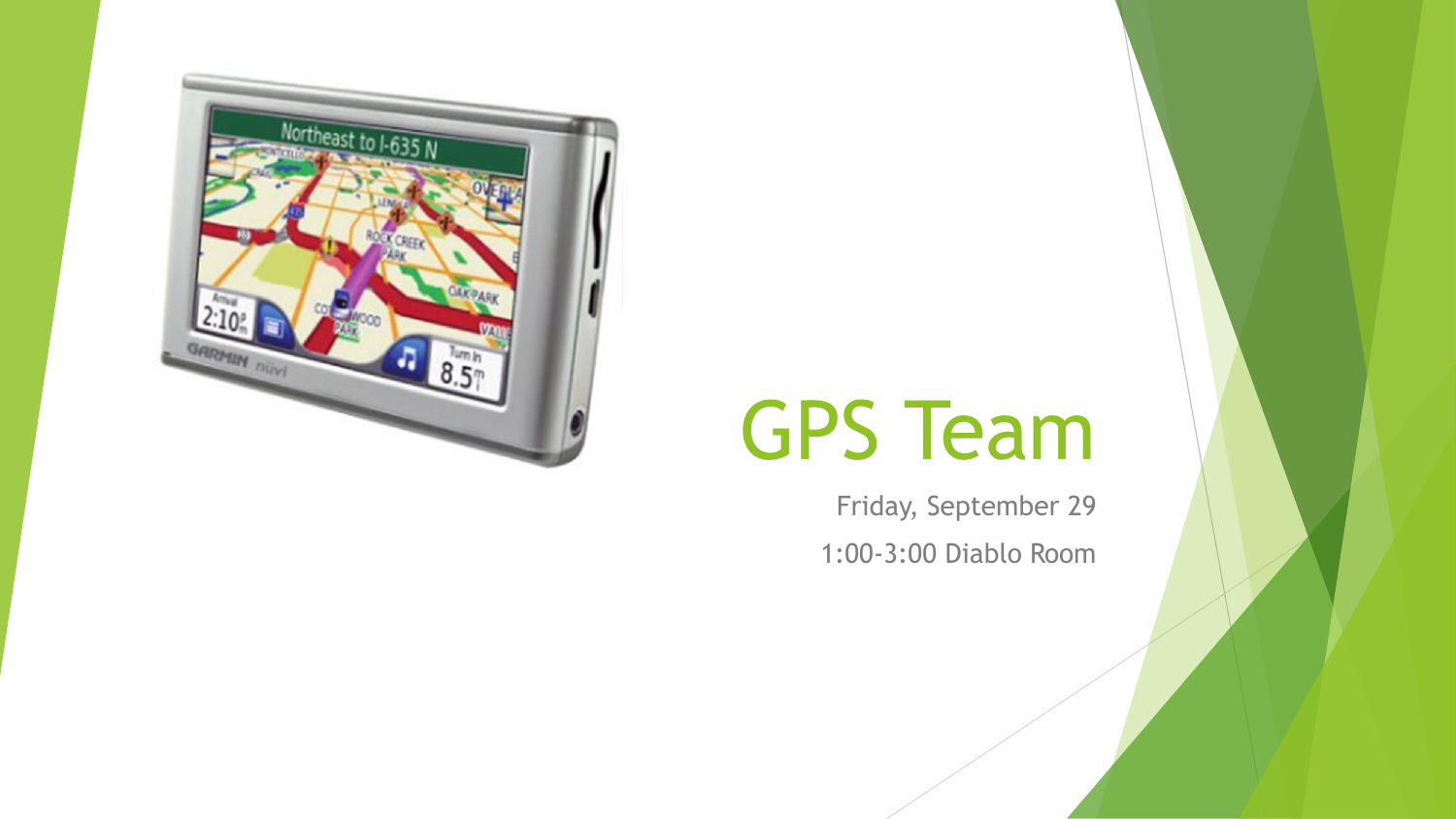#### Agenda –

| 1.                   | <b>Agenda Review (Action)</b><br>Slight change - the EMP section will be next meeting                                                                                                                                                                                                                                                                                                                                                                                                                                                                                                                                                                                |
|----------------------|----------------------------------------------------------------------------------------------------------------------------------------------------------------------------------------------------------------------------------------------------------------------------------------------------------------------------------------------------------------------------------------------------------------------------------------------------------------------------------------------------------------------------------------------------------------------------------------------------------------------------------------------------------------------|
| $\overline{2.}$      | Announcements by Kris<br>• Future GPS-T meetings times and places, note adjustments<br>• College Council voted to approve our edited GPS-T formation<br>document - is on our webpage<br>• College Council/Academic Senate/Classified Senate Forums (10/3 3:30<br>AND 10/25 2:00 Diablo Room)<br>• Update on curriculum mapping and GE Speed-Dating (10/20 9:00) plus<br>open mapping help time (10/20 12:30)<br>• Attendance at the 10/23 conference (Justin, Marilyn, John, Rene',<br>Breanna, Kim, Rosemary, Katy Agnost, 2 counselors TBA)<br>• Selection of what workgroup (design teams?) GPS Team members would<br>like to be on - sign up sheet coming around |
|                      |                                                                                                                                                                                                                                                                                                                                                                                                                                                                                                                                                                                                                                                                      |
| 3 <sub>1</sub><br>4. | The Education Master Plan and Guided Pathways - Laurie (15 minutes)<br>Data information - Marylin (15 minutes)                                                                                                                                                                                                                                                                                                                                                                                                                                                                                                                                                       |
| 5.                   | The self-assessment $(1 - 1:30$ hours)<br>Introduction to the history of it by Becky<br>Working through the process today by Lupe                                                                                                                                                                                                                                                                                                                                                                                                                                                                                                                                    |
| 6.                   | Workgroups (15 minutes) by Kris<br>Finding people for the teams<br>Report out on any activities                                                                                                                                                                                                                                                                                                                                                                                                                                                                                                                                                                      |
| $\overline{7.}$      | Next steps - Develop list of expertise you want on the team                                                                                                                                                                                                                                                                                                                                                                                                                                                                                                                                                                                                          |
|                      |                                                                                                                                                                                                                                                                                                                                                                                                                                                                                                                                                                                                                                                                      |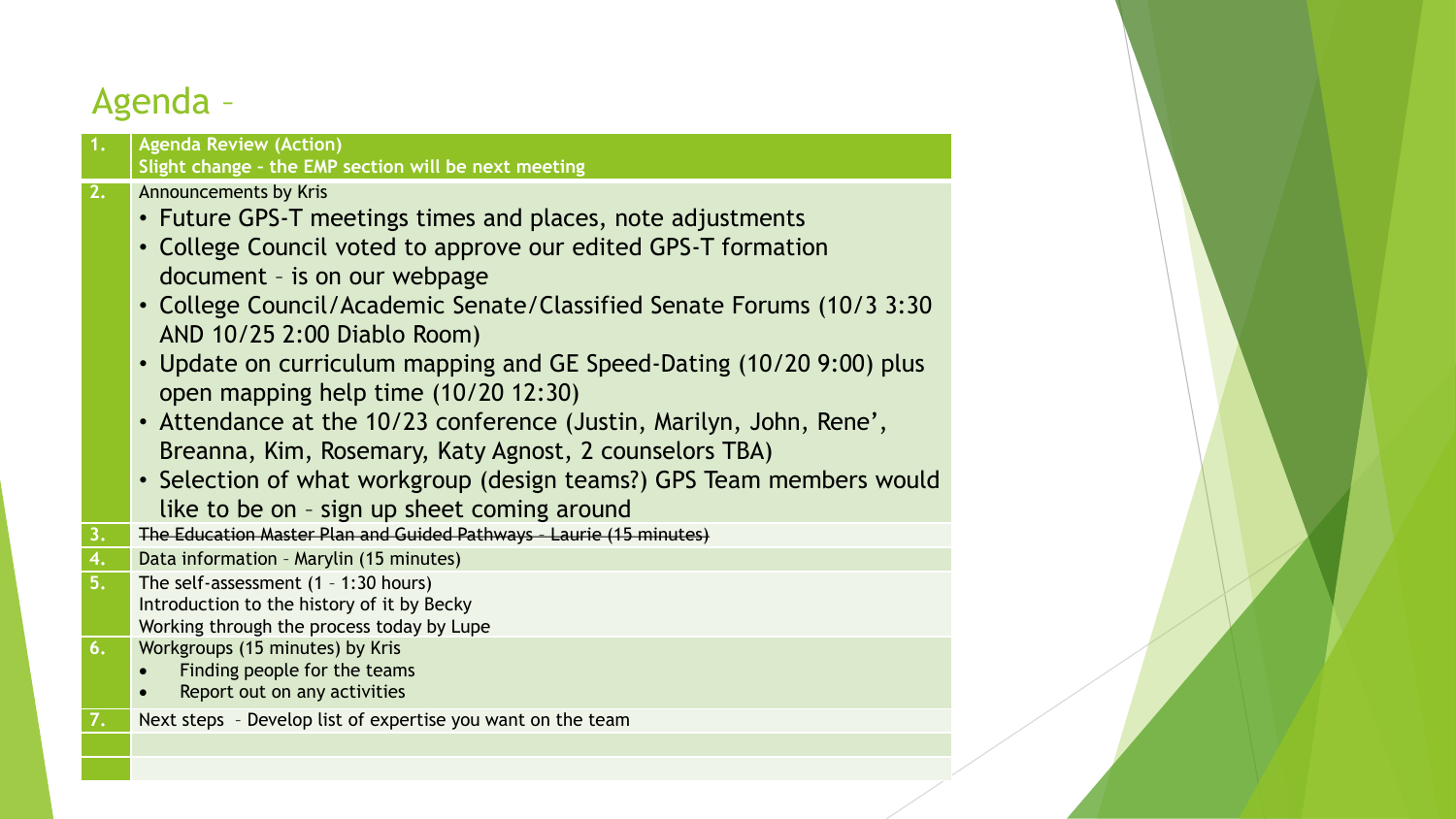# Pathways Inquiry and Metrics

MARILYN SARGENT, Ph.D.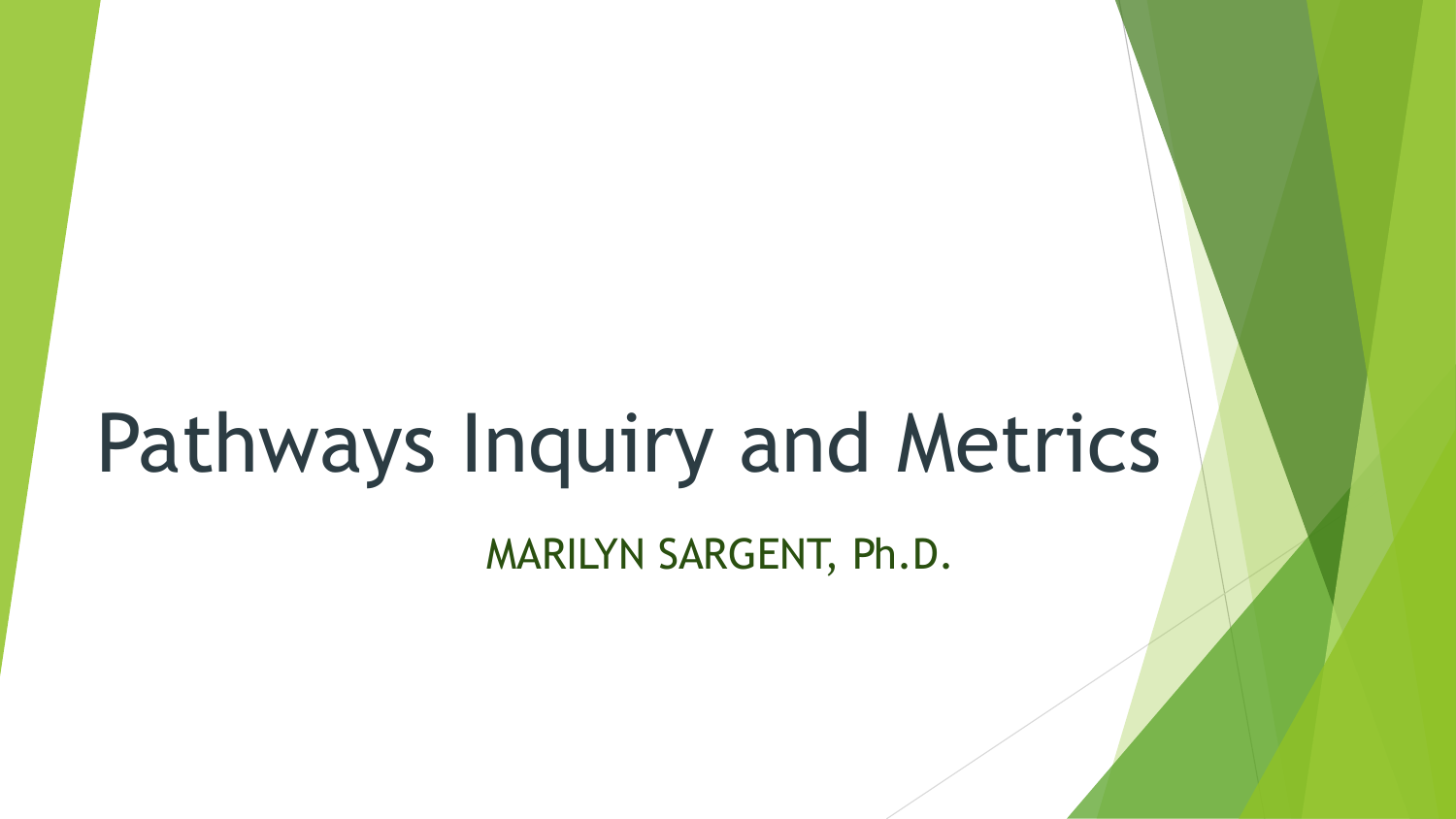# **Information plays a key role for inquiry and improvement**

Study the status quo to promote aspirational aims and potential areas for improvement

- Spur exploration of improvement possibilities
- **Knowledge and examples show desirable** practice and standard

**Broaden sources yield many kinds of knowledge**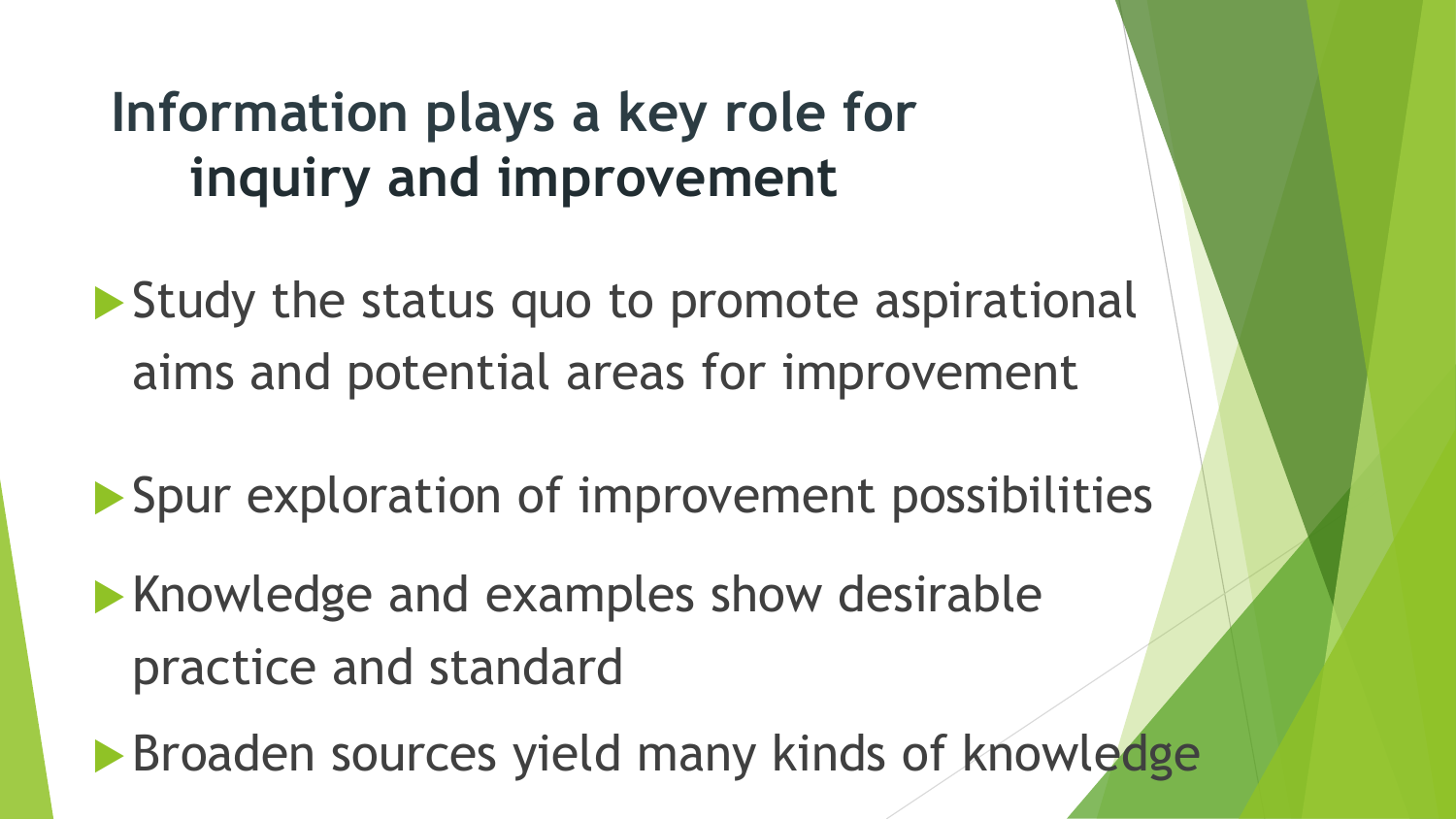#### **Selected pathways characteristics: Pathways are holistic, synergies of elements**

- ▶ Develop and show program maps to transfer and career
- Academic support for pathway program success
- Advising and monitoring to stay on path
- ▶ Enrich the learning experience to engage students–
	- ▶ CCSSE factors like Active Learning, Student-Faculty Interaction and Student Effort
- ➢ Results will be improvement of learning for more students
- ➢ **Metrics reflect selective, broad outcomes**
	- ➢ For example, completion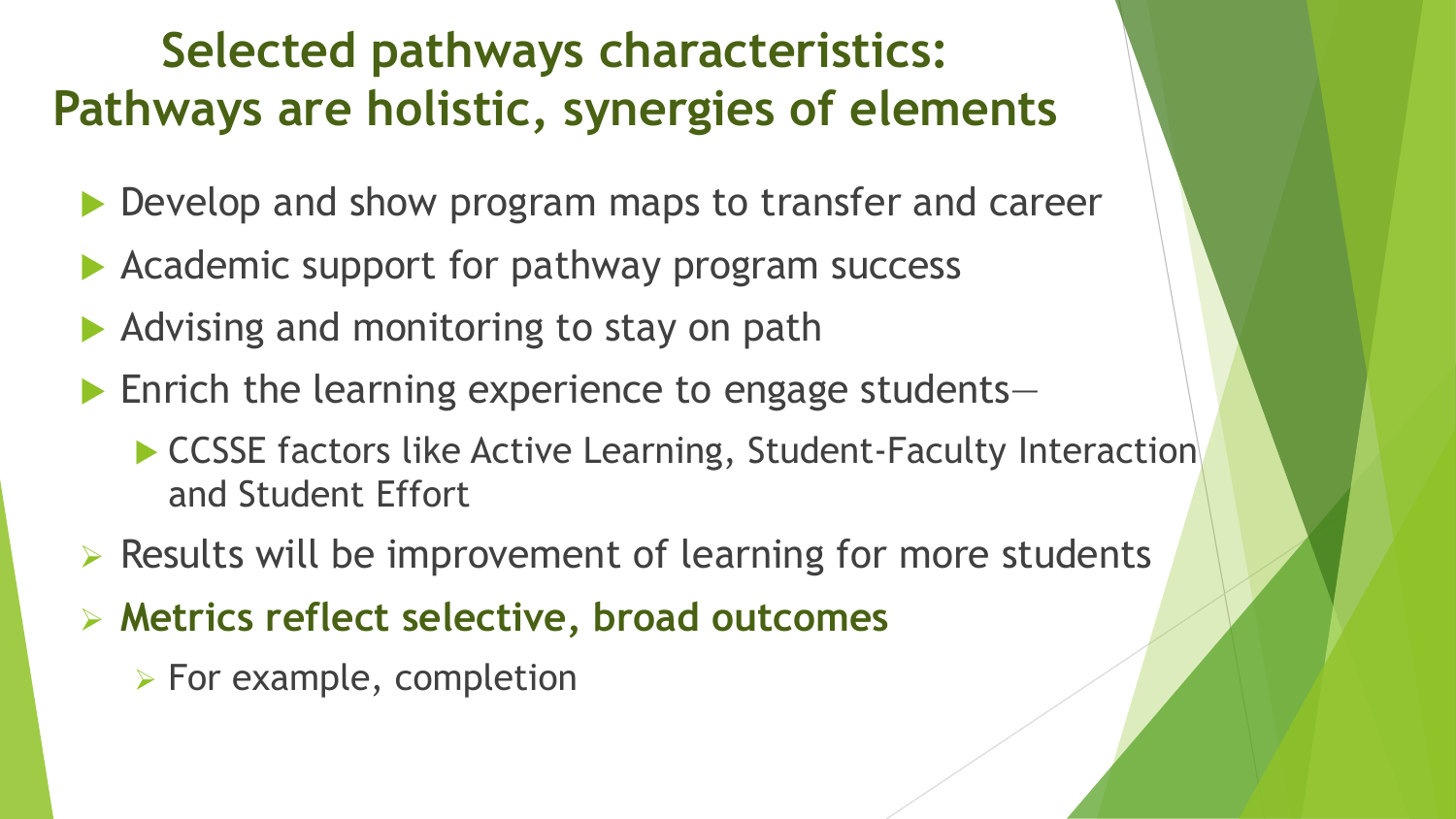**What we know: 6-year completion rates=62% Scorecard cohort, 2010-11 to 2015-16** 

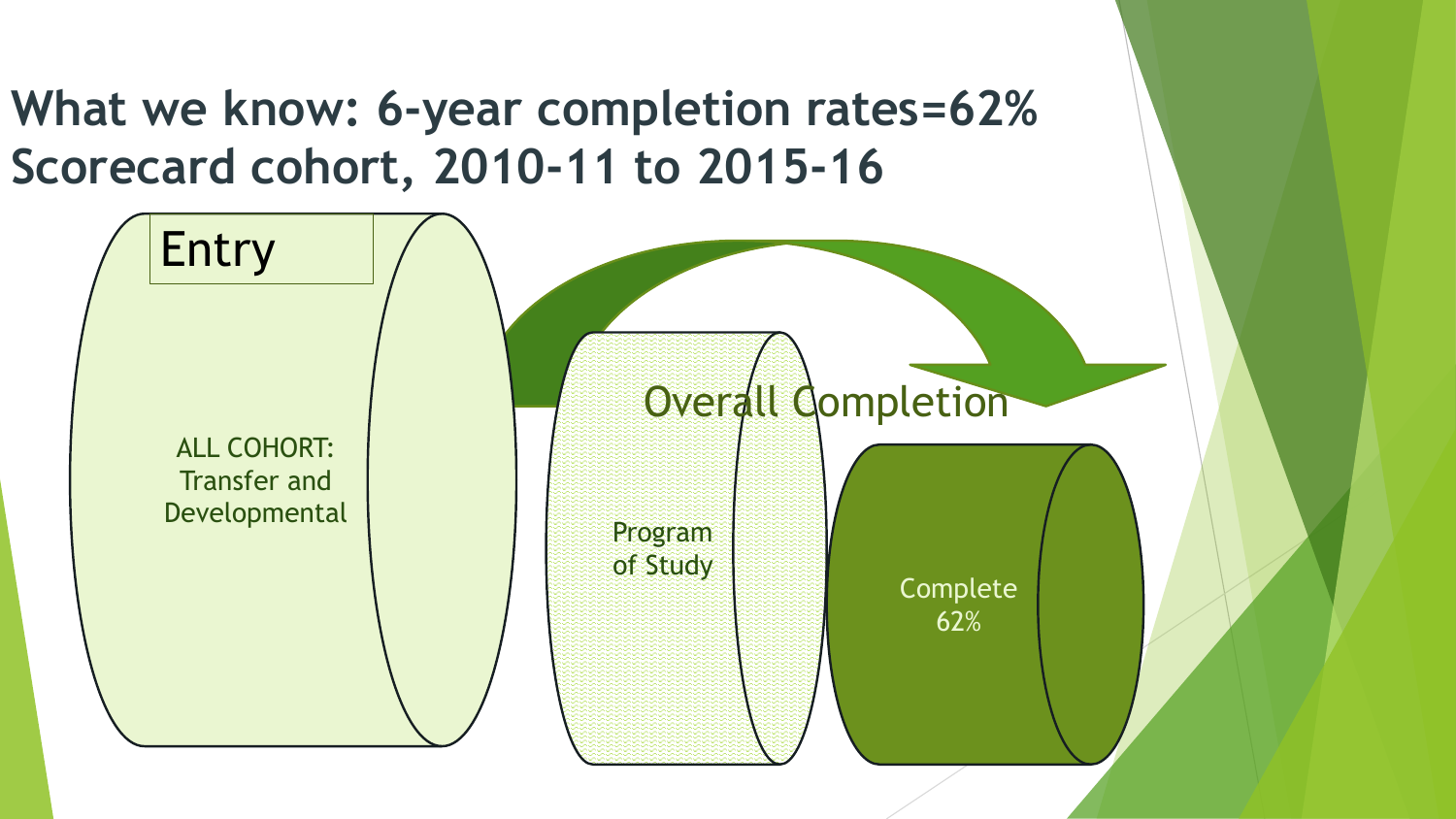Even among Scorecard cohort, high proportion enter developmental

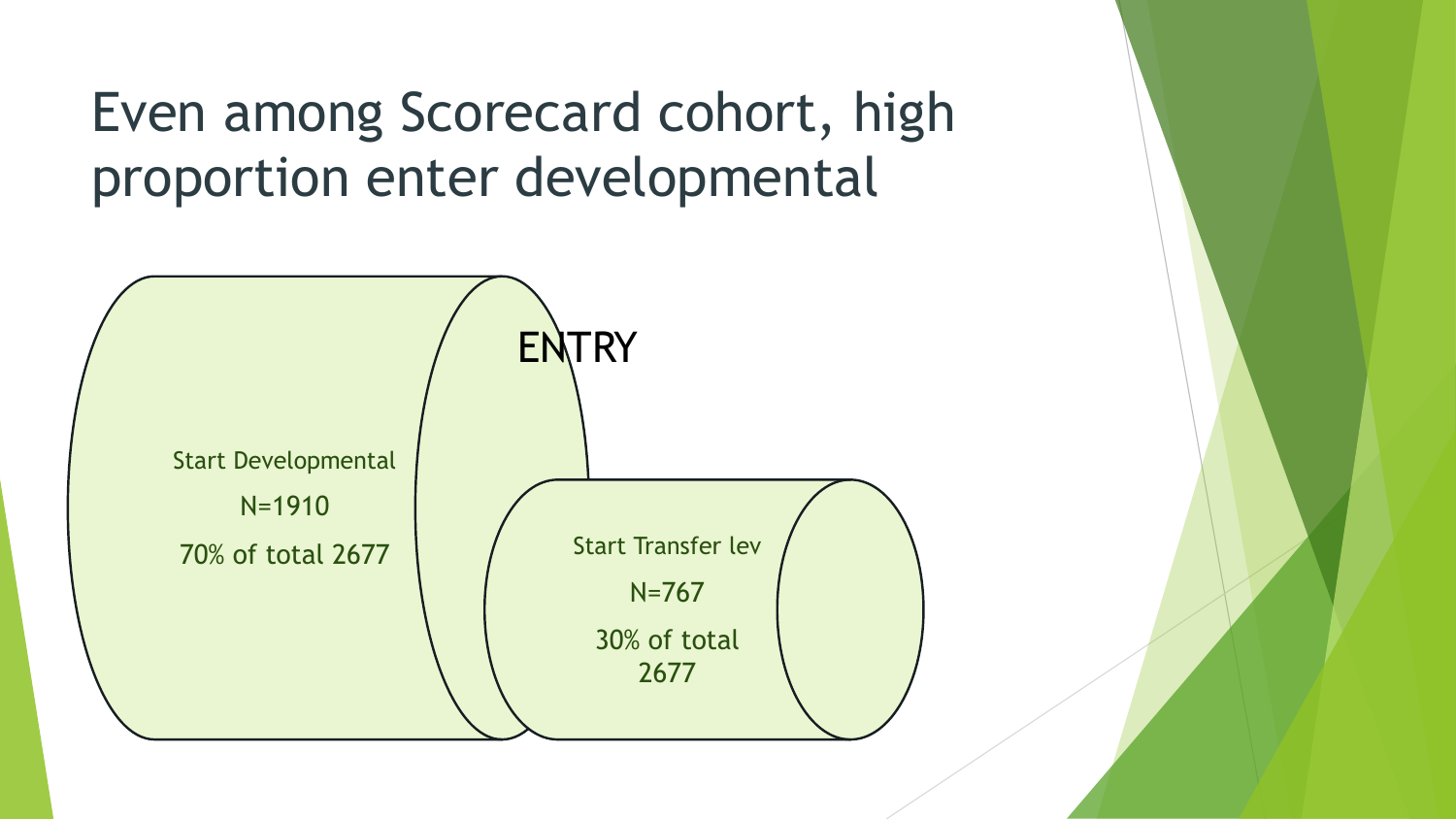#### **Scorecard cohort:Developmental and Transfer level by ethnicity**

Start Developmental level N=1910 70% of total of 2677

Start Transfer level N=767 30% of total of 2677



**Asian Black Filipino Hispanic Two more White X-unk**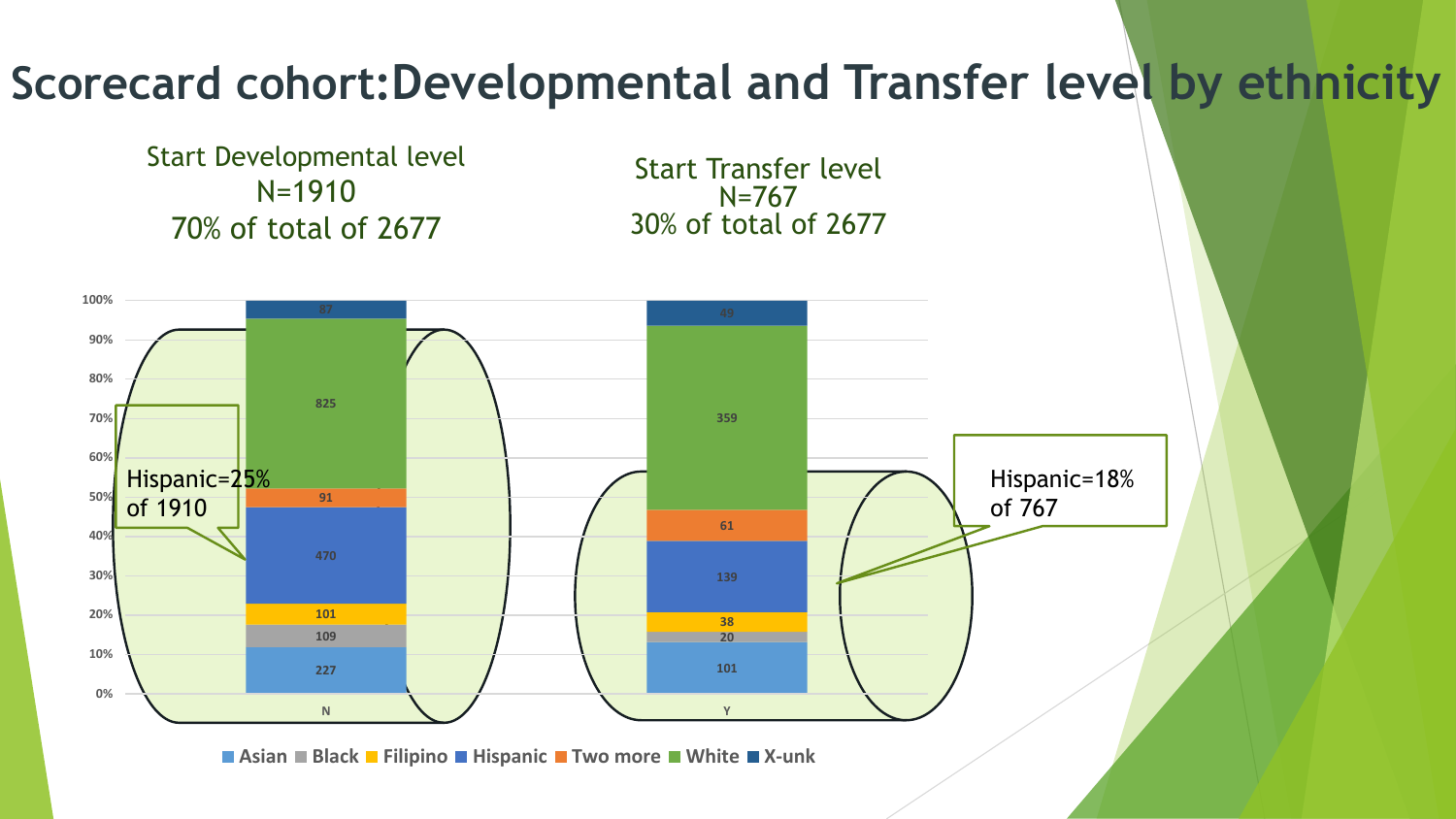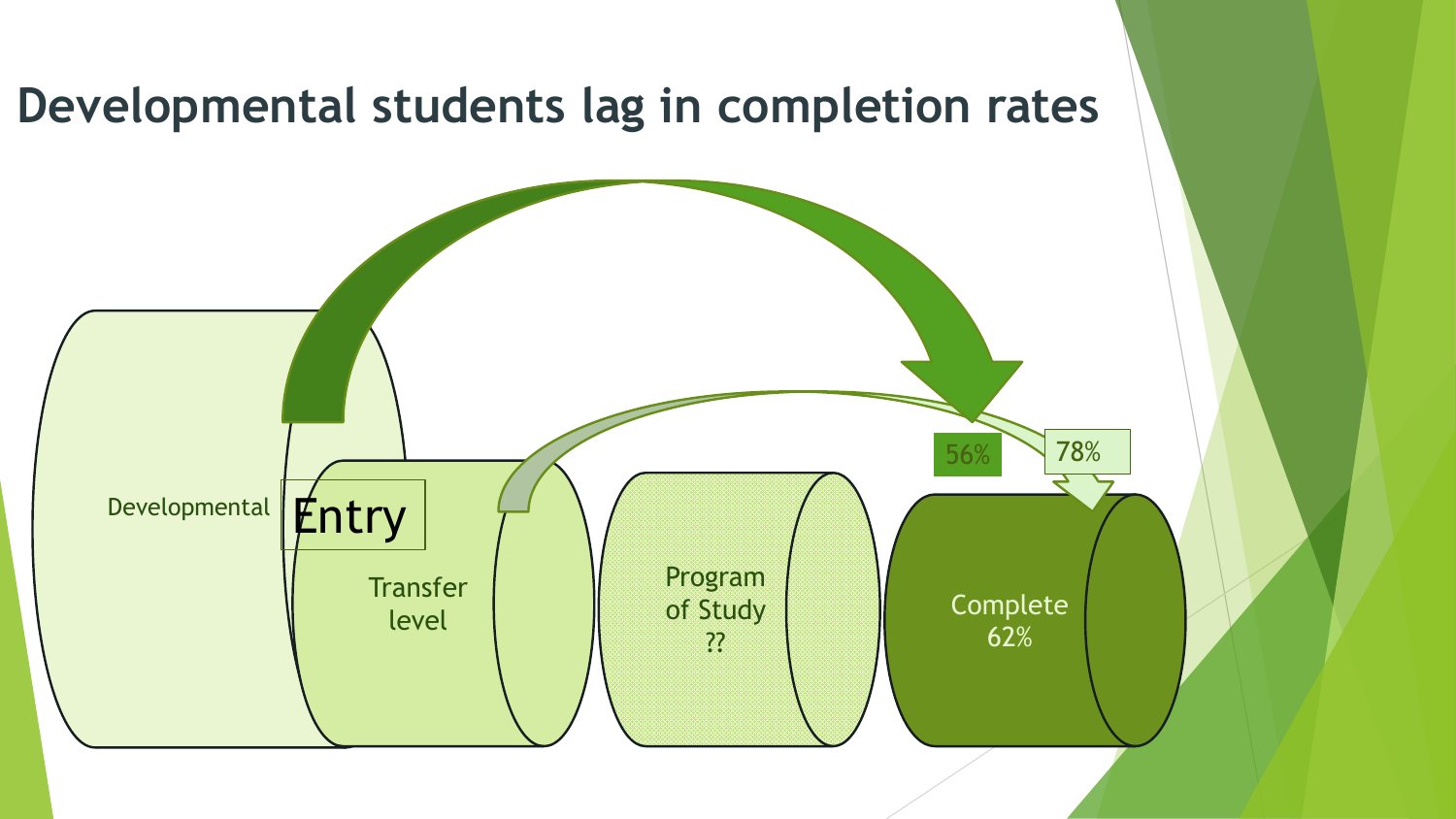#### **Pathways increase early transfer-level coursework**

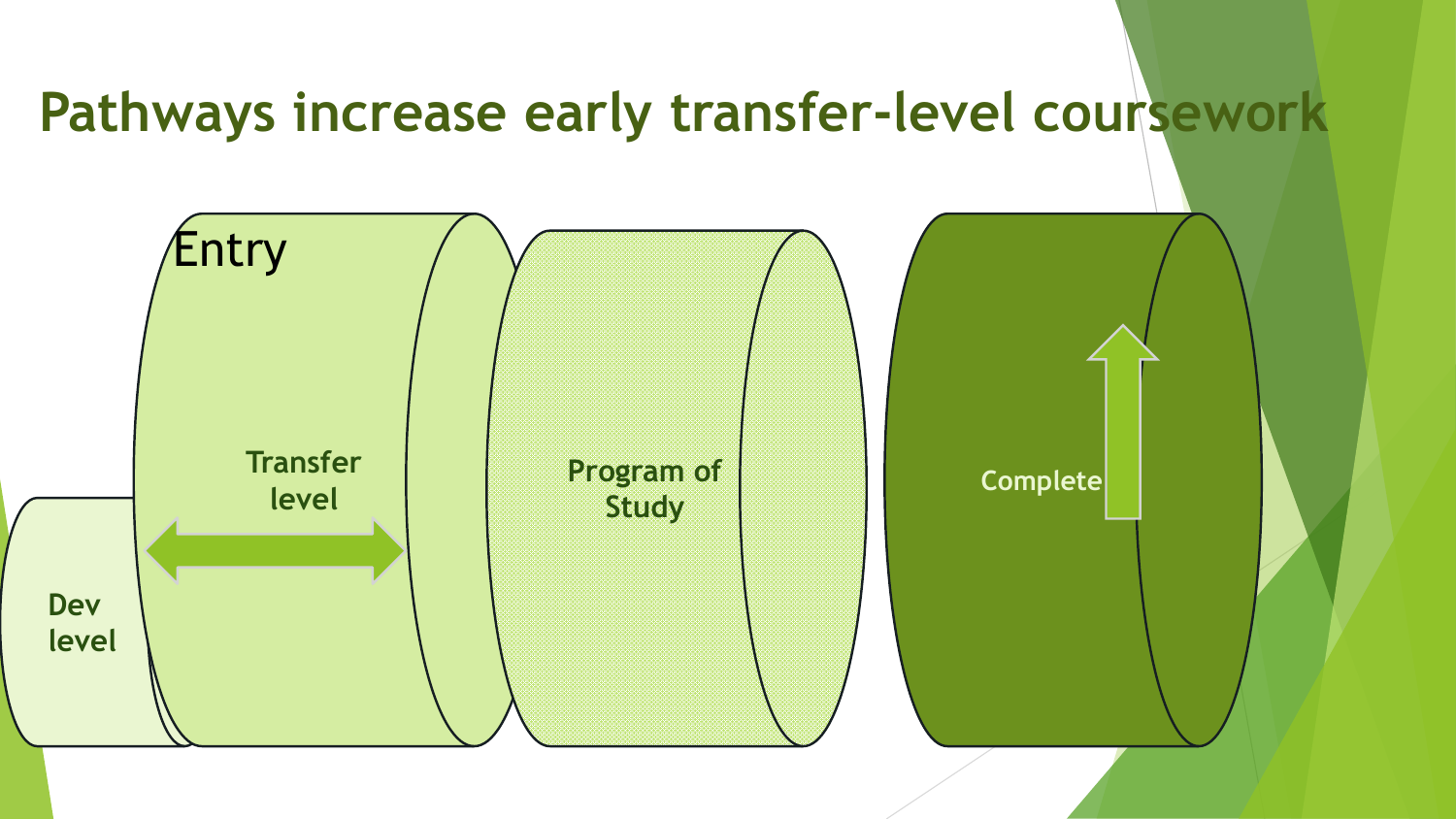#### **Practices for early achievement of transfer level**

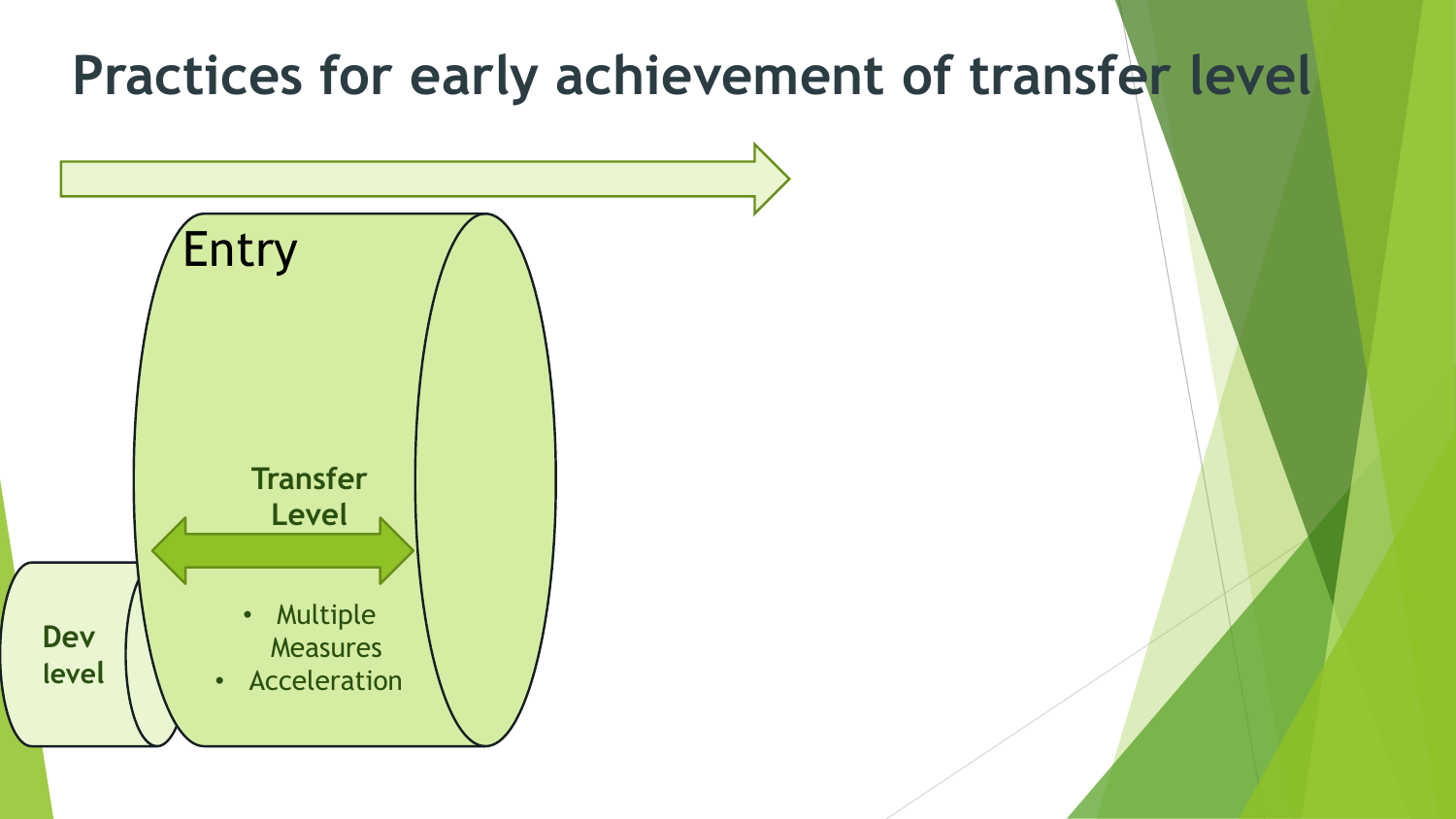#### **Practices and indicators for progress to completion Dev level Transfer Level** • Multiple **Measures** • Acceleration Entry Increase early transfer-level Complete Transfer Level English and Math in Year 1 Complete Degree, Certificate, Transfer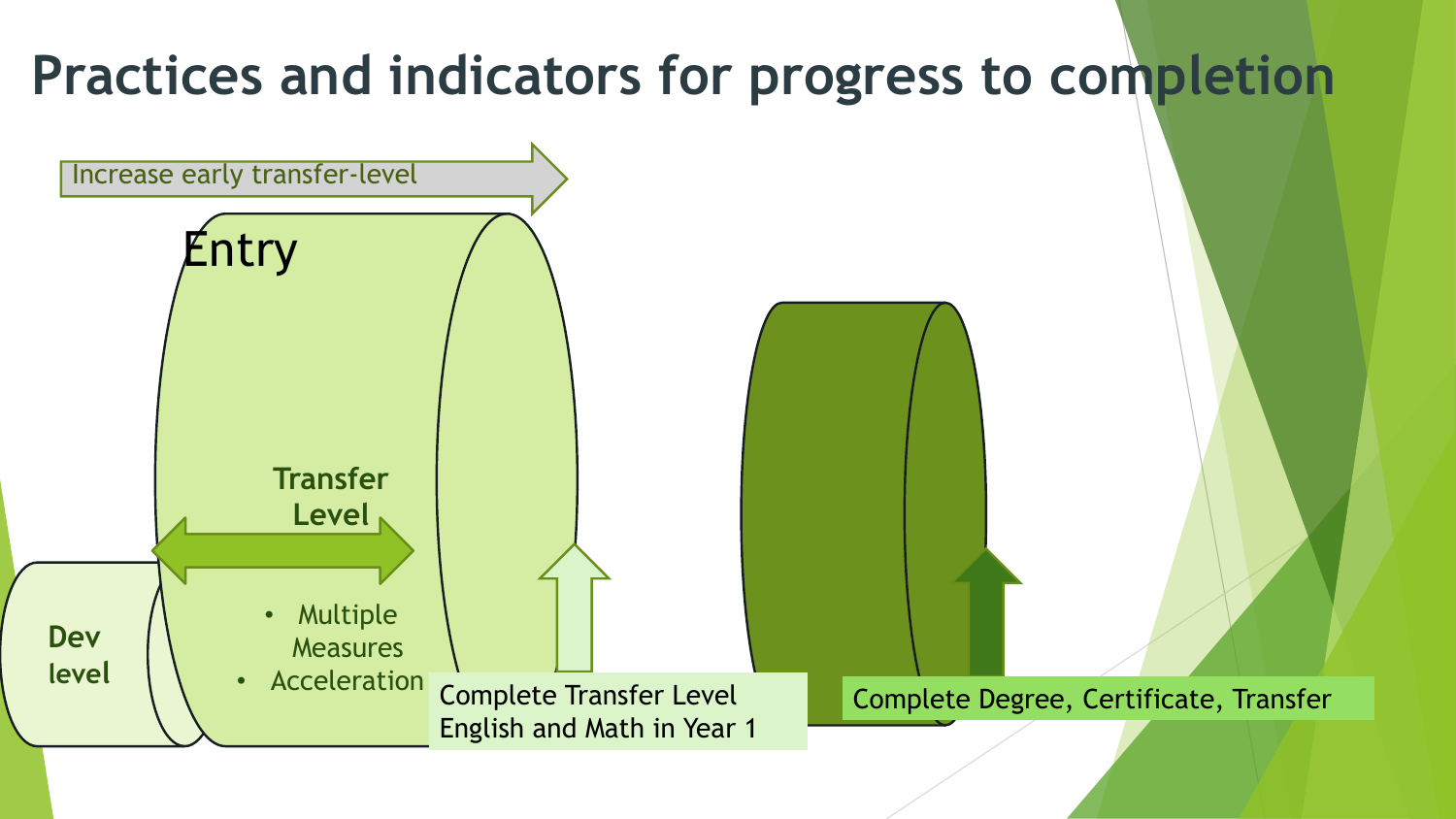## **Basic Indicators on Pathway**

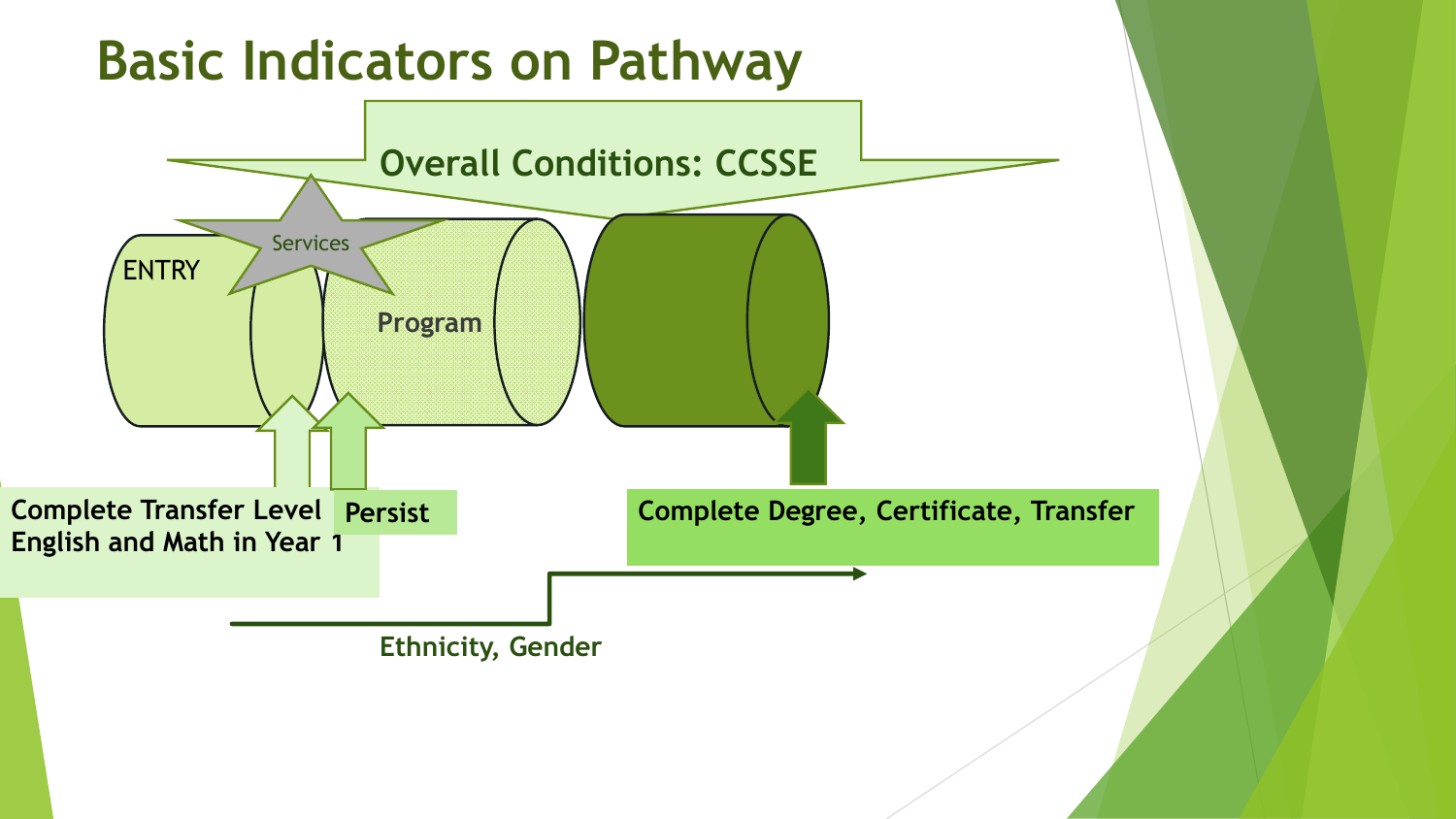#### **To be added: points of inquiry and information**

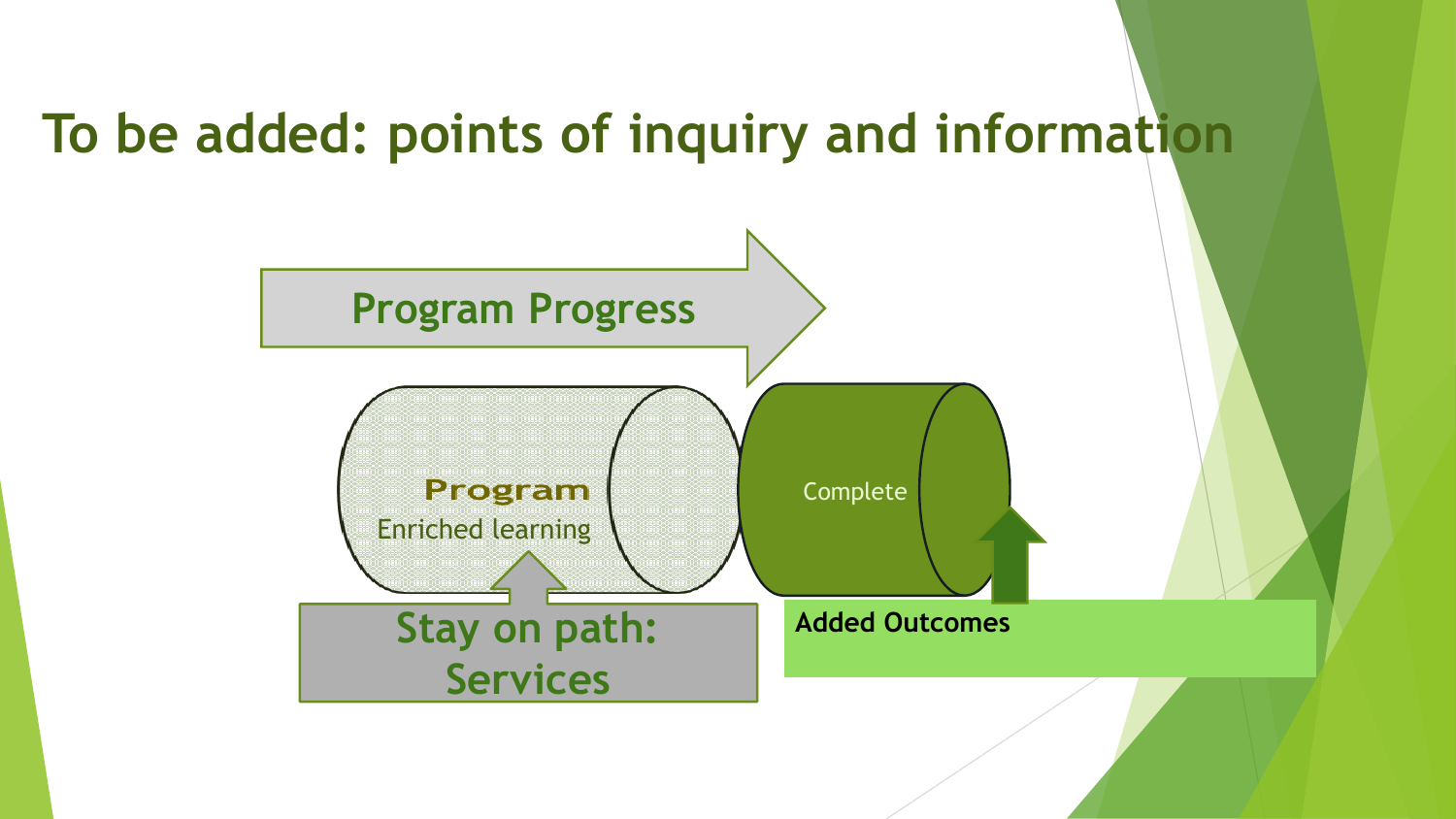#### Broad wisdom: Not all wisdom is from the 4CD database!

- Database source **doesn't tell us what practices** improve and enrich student learning
- ▶ Find out more...
	- ▶ Develop storehouse of examples and recommendations
	- I Identify professional development needs related to changing practice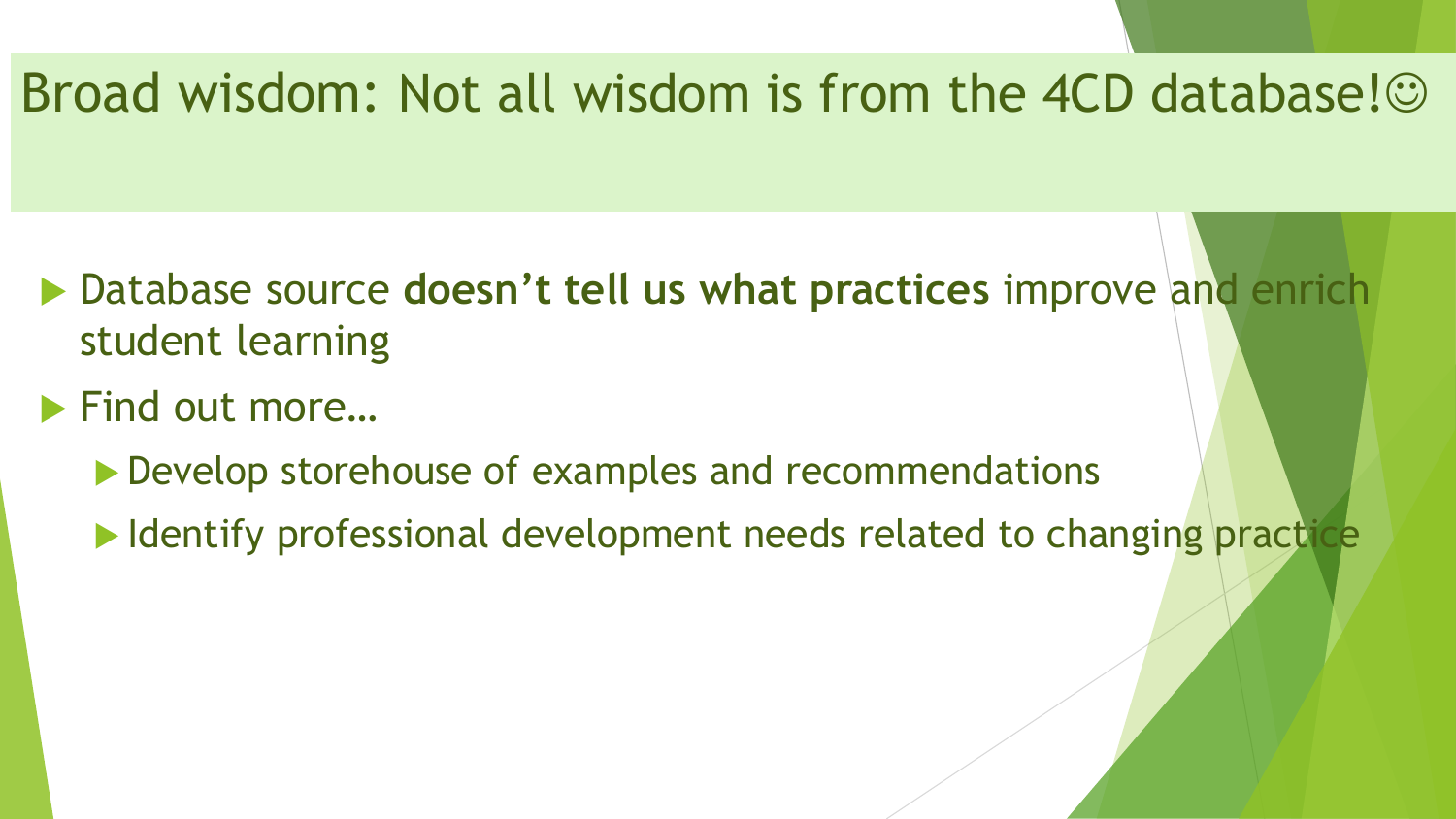#### **Research support for shared metrics and inquiry**

#### **SHARED METRICS: IN PROGRESS-- CORE OF COMMON INDICATORS**

- **"INTEGRATED PLAN"—EQUITY, 3SP, BSI**
- **EDUCATIONAL MASTER PLAN**
- **PATHWAYS**
- **WORKFORCE (EMPLOYMENT OUTCOMES)**
- **IEPI**
- **\* Ethnic, gender, age groups and other sub-groups included**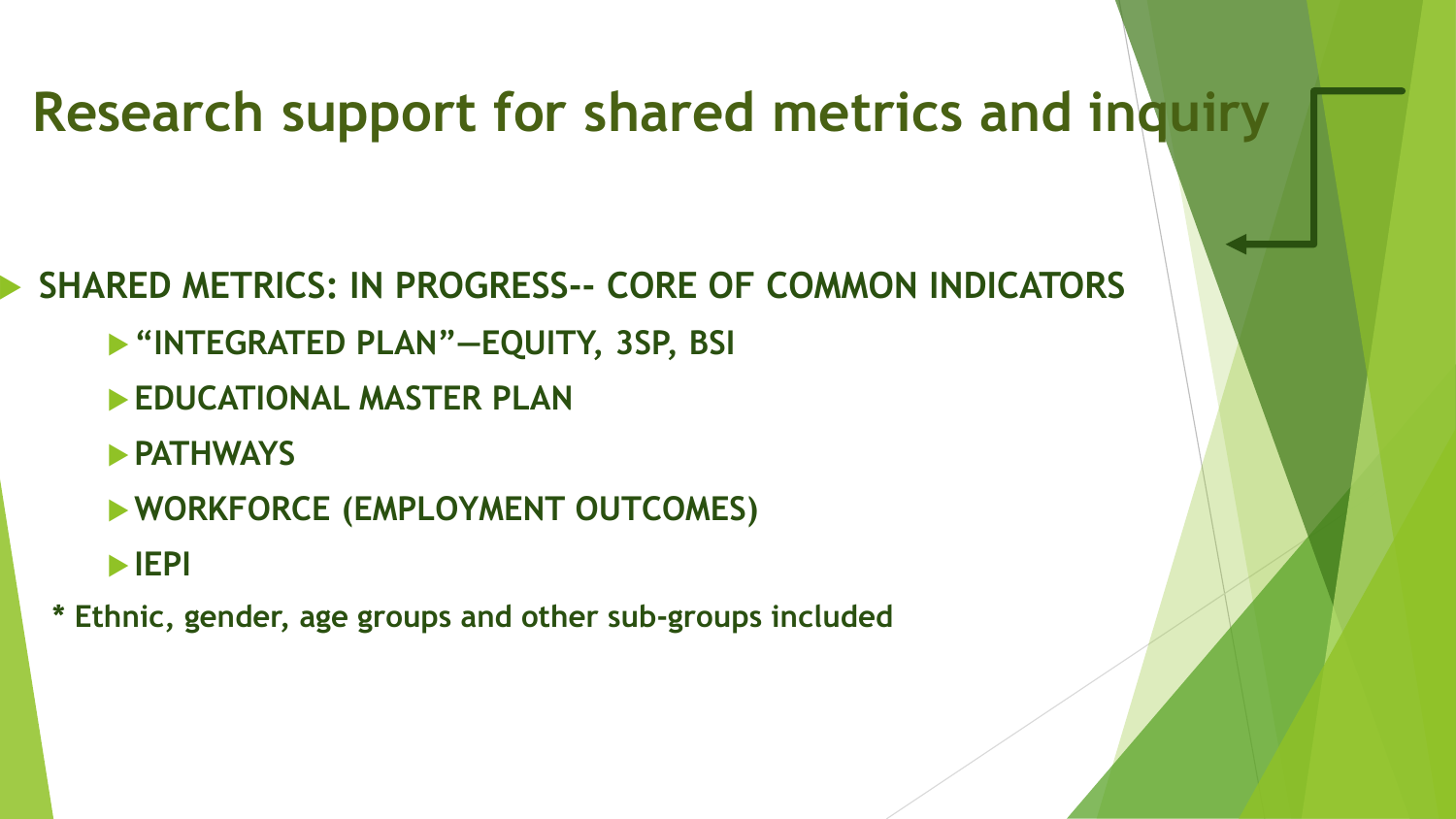## Develop Inquiry

- Research will meet with each workgroup
- ▶ Common information is probably relevant to multiple groups
- **Plan for your use of the information—what will you do with it once you have it?**
- ▶ Consider the value and application of the information: Does pre-req Course 1B support Course 1A?

#### **Then what?**

? Review assignments, learning outcomes, complexity /amount of new material?

- **Many sources of information are already available**
- Research will support inquiry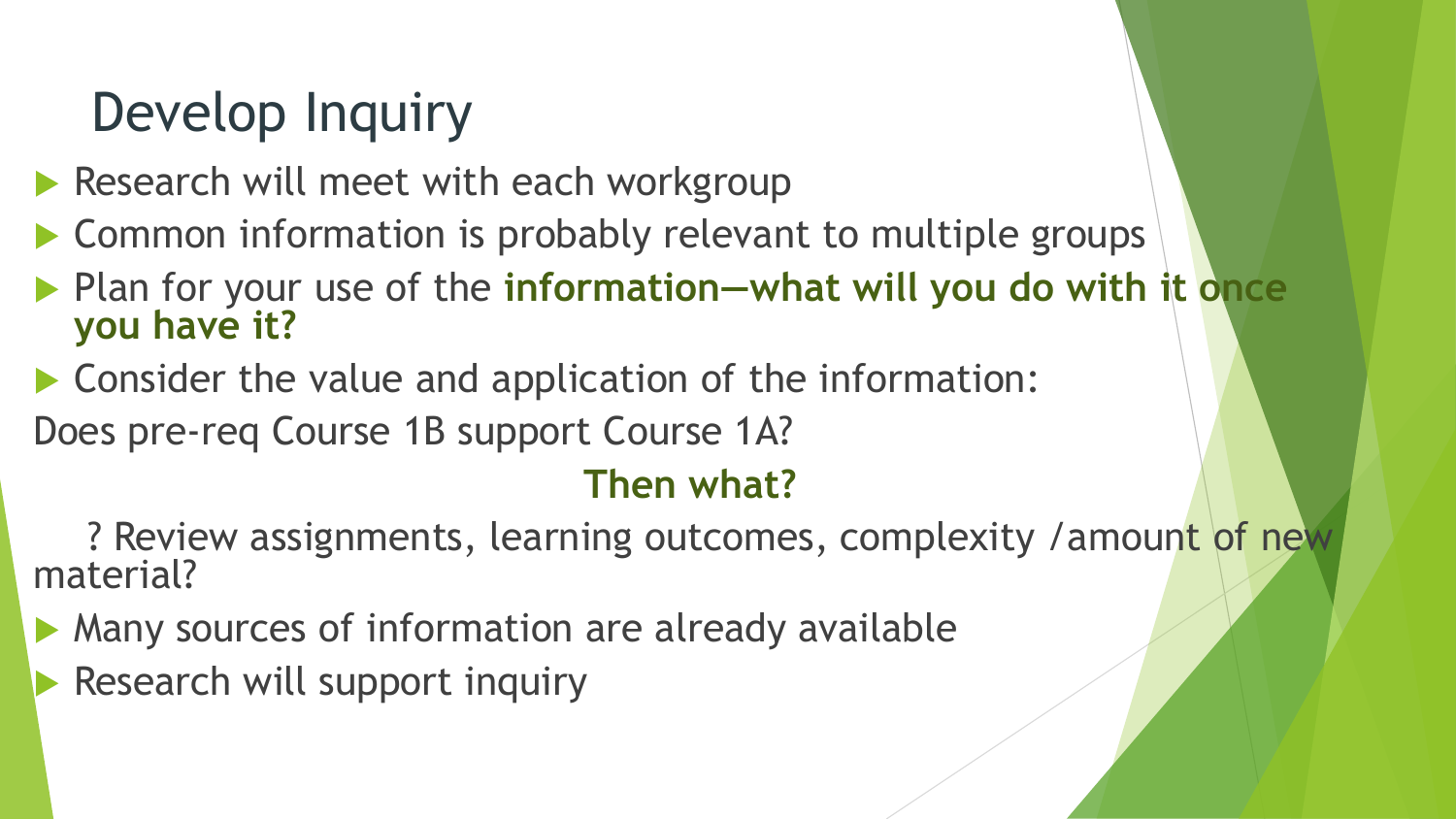# Thanks for the opportunity to create student success!!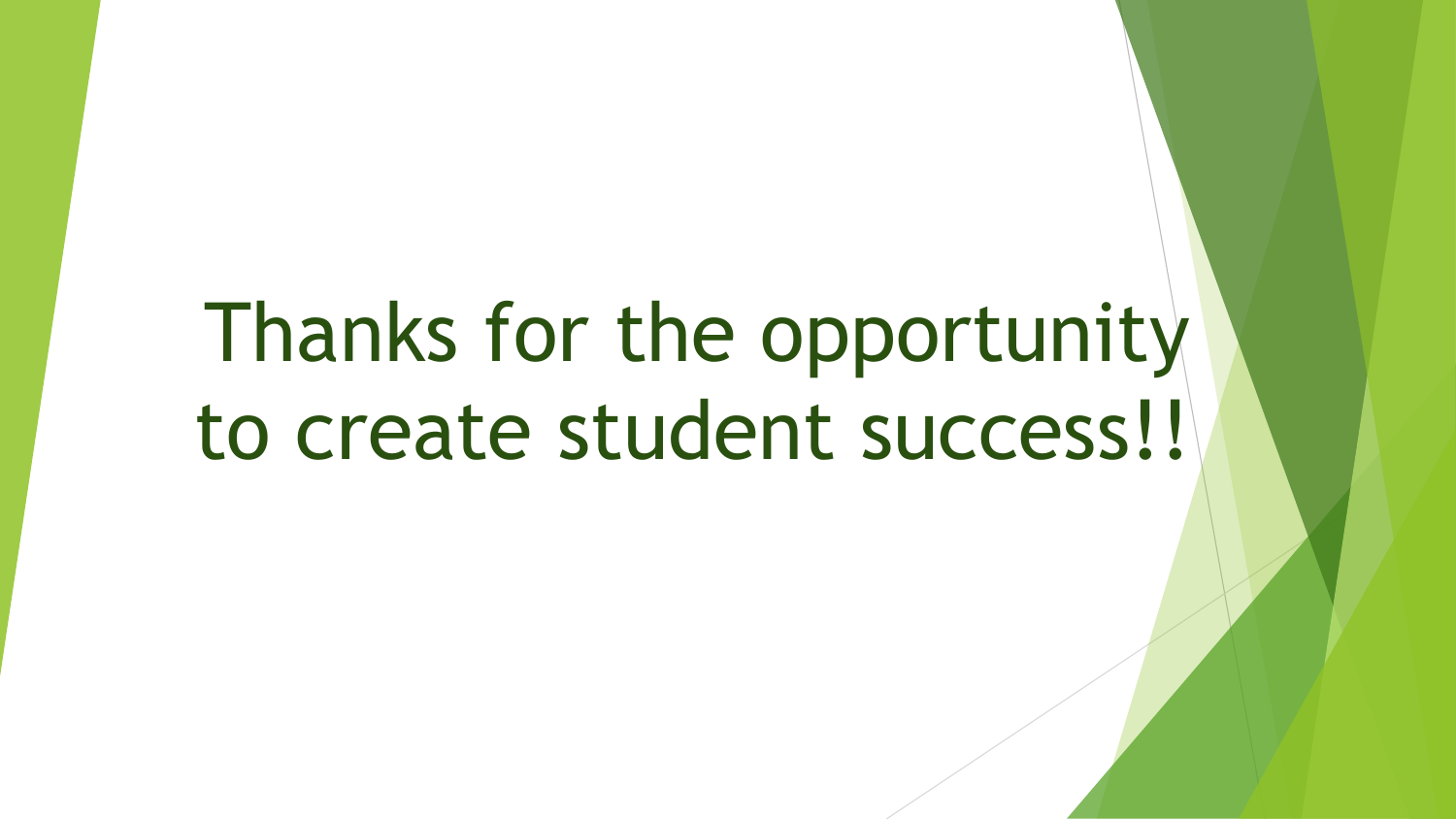# Self-Assessment Background – Becky (agenda item 5)

Last year we did a self-assessment to apply to the GP Institute.

In that process we worked through the assessment with both Senates, the Management Council, and the College Council.

It was approved by both Senates and the Governing Board before we submitted it. MANY people were involved in answering it and verifying it.

You received a pdf of our final submission with the docs for today.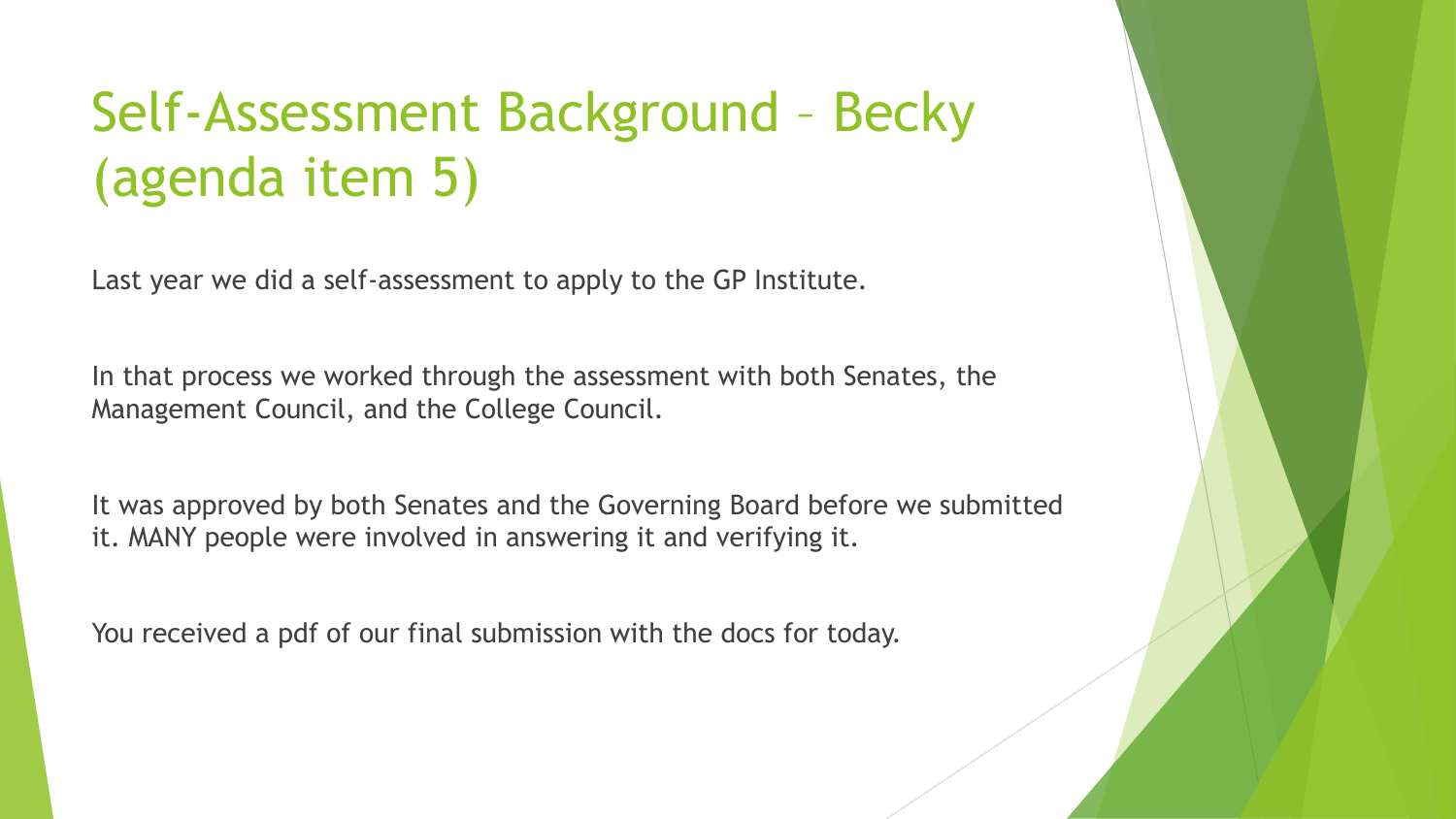### Current Self-Assessment - Becky

Required completion by November 15 to be eligible for any state Guided Pathways funding.

Quite similar to the assessment from last year.

Needs approval through our governance process:

Final review by GPS-T: 10/13

Academic Senate agendas: 10/17 and 10/24

Classified Senate agenda: 11/1

College Council Agenda: 11/1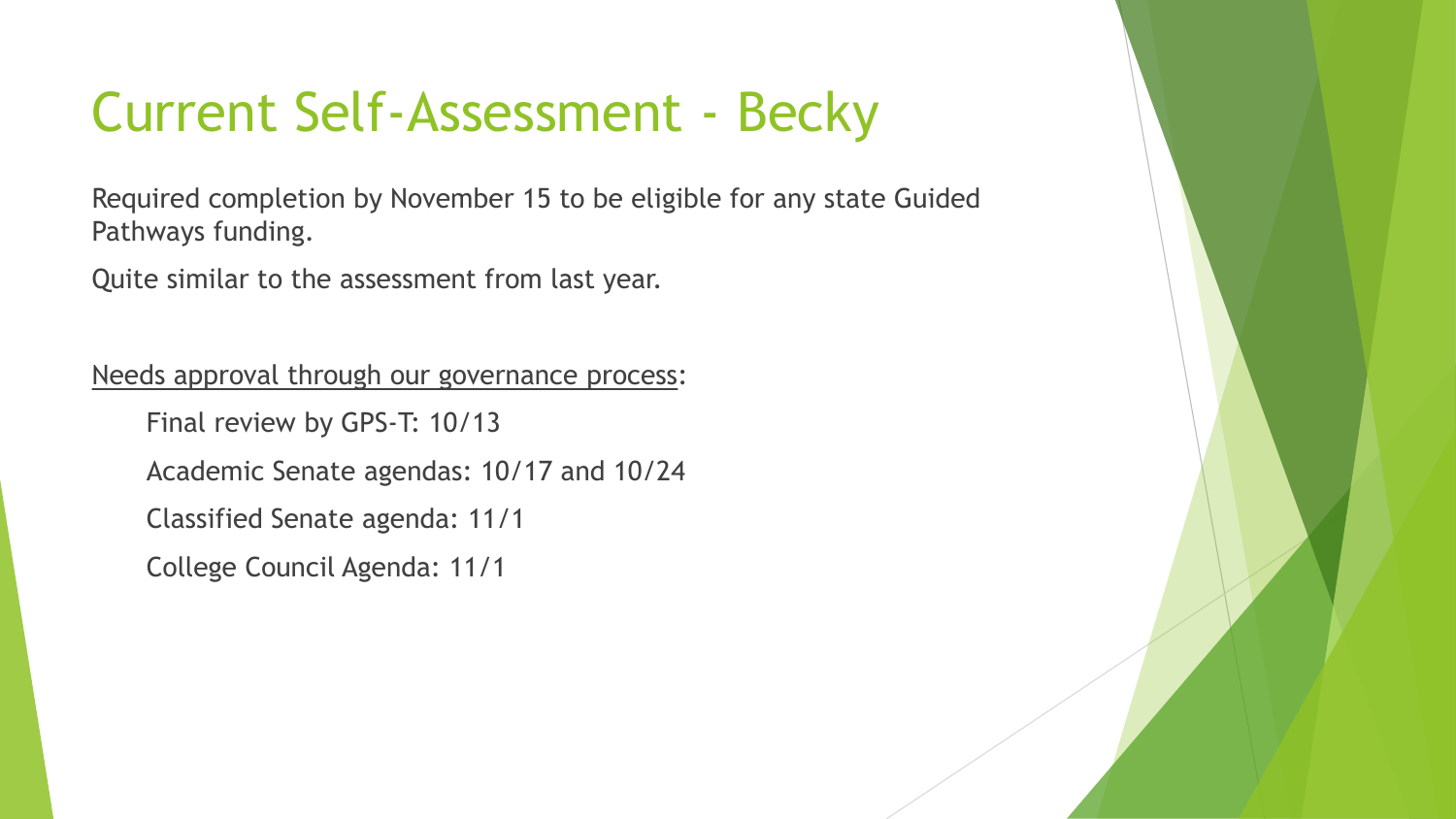#### **CALIFORNIA COMMUNITY COLLEGES GUIDED PATHWAYS Timeline for Awards**



09.05.17



For additional information, visit iepi.cccco.edu/guided-pathways or email COGuidedPathways@cccco.edu.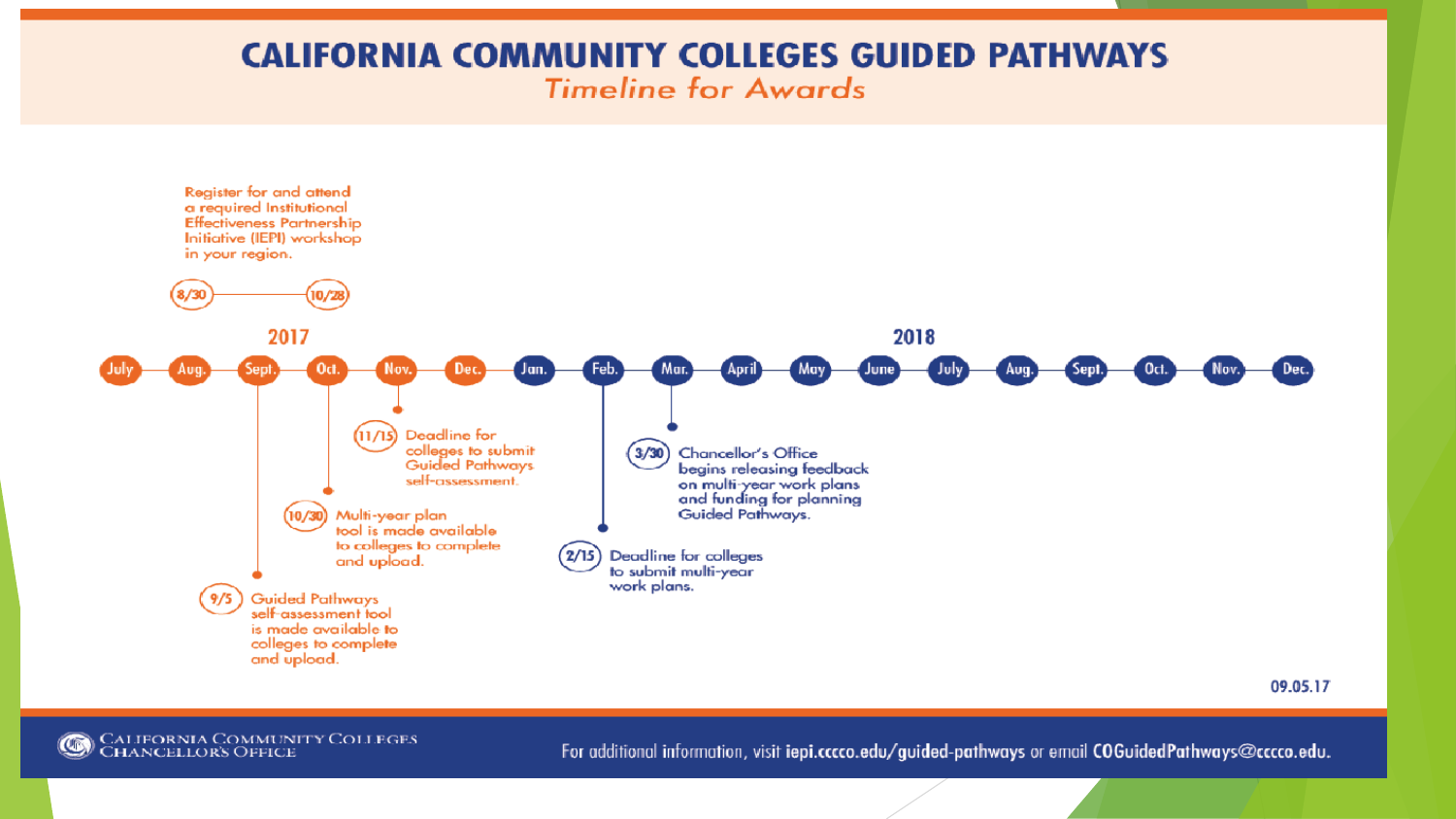#### Working on the assessment now - Lupe

#### Purpose -

- **First step in receiving allocation**
- Establish a baseline for our work
- Help shape our own unique GP framework
- Process
	- $\triangleright$  Select a recorder to input information on the laptop
	- ▶ Compare our distance to FULL SCALE implementation (read right to left)
	- Identify what the college has achieved in key elements.
	- $\blacktriangleright$  Identify anticipated challenges/barriers that might hinder our progress
	- Any additional comments.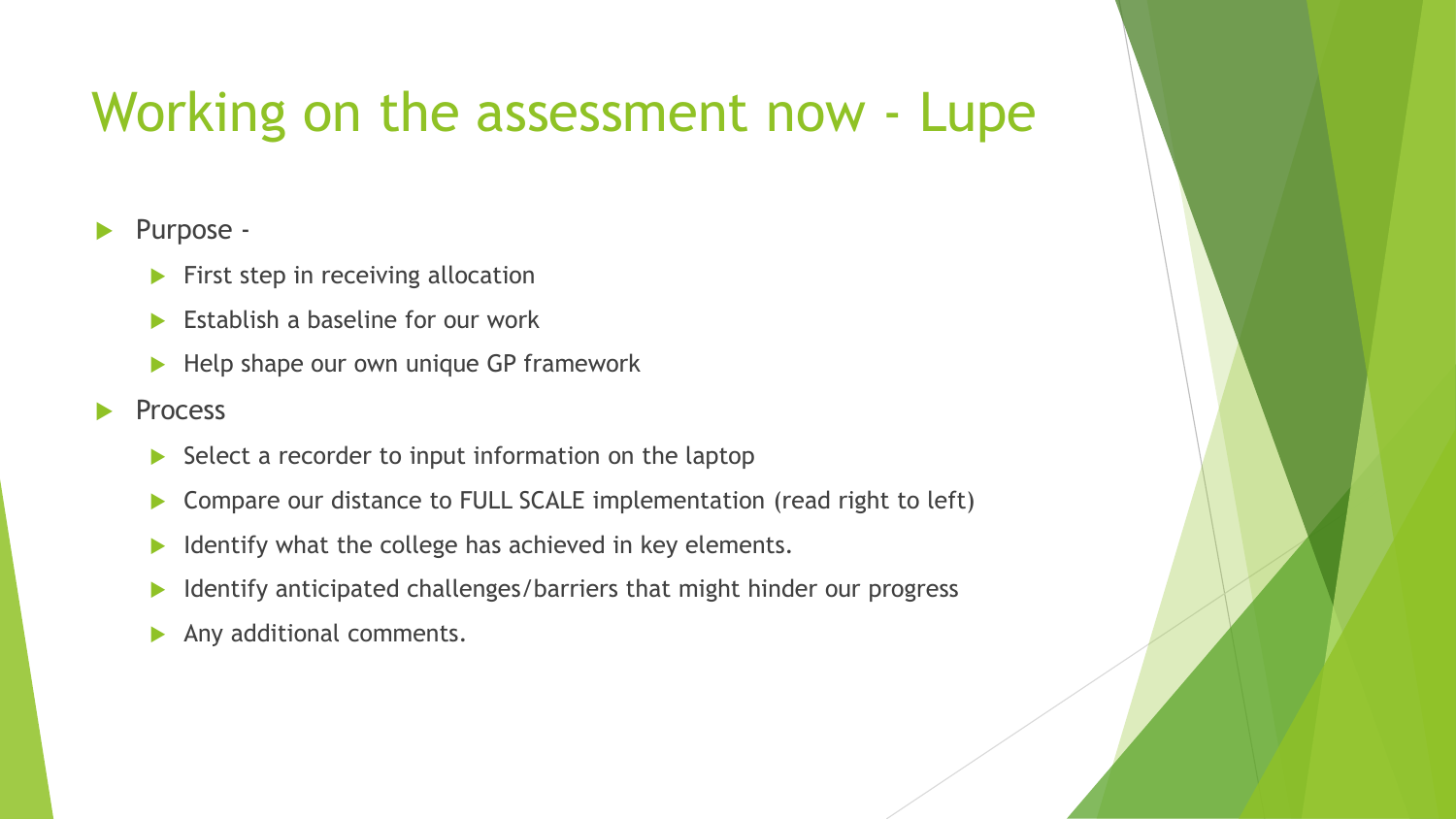#### Working on the assessment now - Lupe

- Questions 1, 2 Marilyn S, Chris L, Claudia H, Rachel W
- Questions 3, 4 Laurie L, Rosa A, Mark A, John F
- Questions 5, 7, 9 Mike H/Kenyetta, Emily S, René S, Breanna C, Tina W, Kyle R
- Questions 6, 8 Kim S, Catherine F, Rosemary D, Maria D, additional student if attending
- Question 10, 11 Rick R, Kris K, Satish W, Percy R, Chrisanne K
- Question 12, 13, 14 Beth M, Mike C, Jim B, Maria D, additional student if attending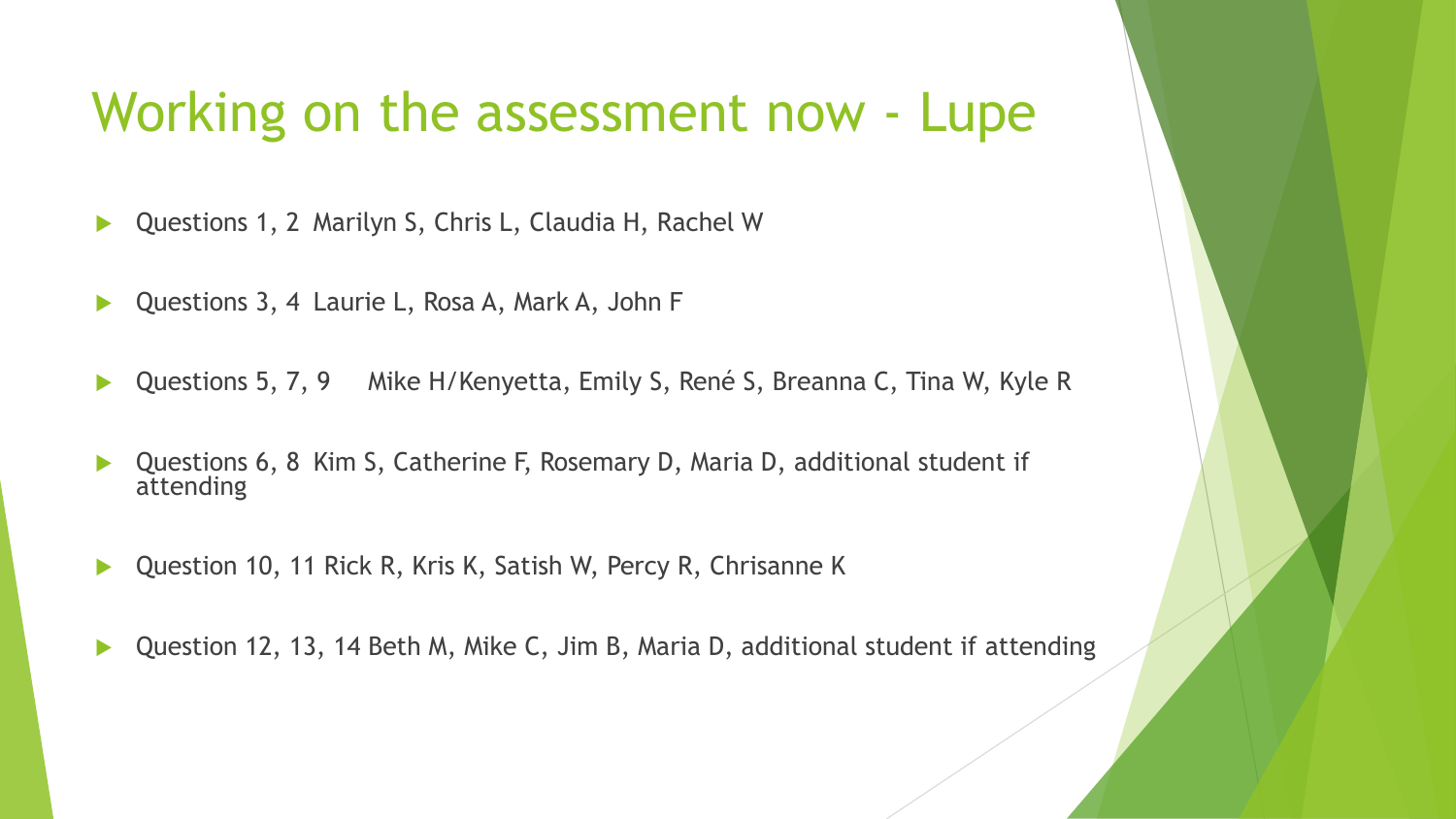## Google doc – link sent yesterday

Which of the 4 ratings did you pick?

- Please respond to the following items (500 word maximum per item)
- 1. Please briefly explain why you selected this rating.

2. Describe one or two accomplishments the college has achieved to date on this key element.

3. Describe one or two challenges or barriers that you anticipate may hinder progress on this key element.

4. Comment (optional): is there any additional information that you want to add that is not addressed sufficiently in the questions above?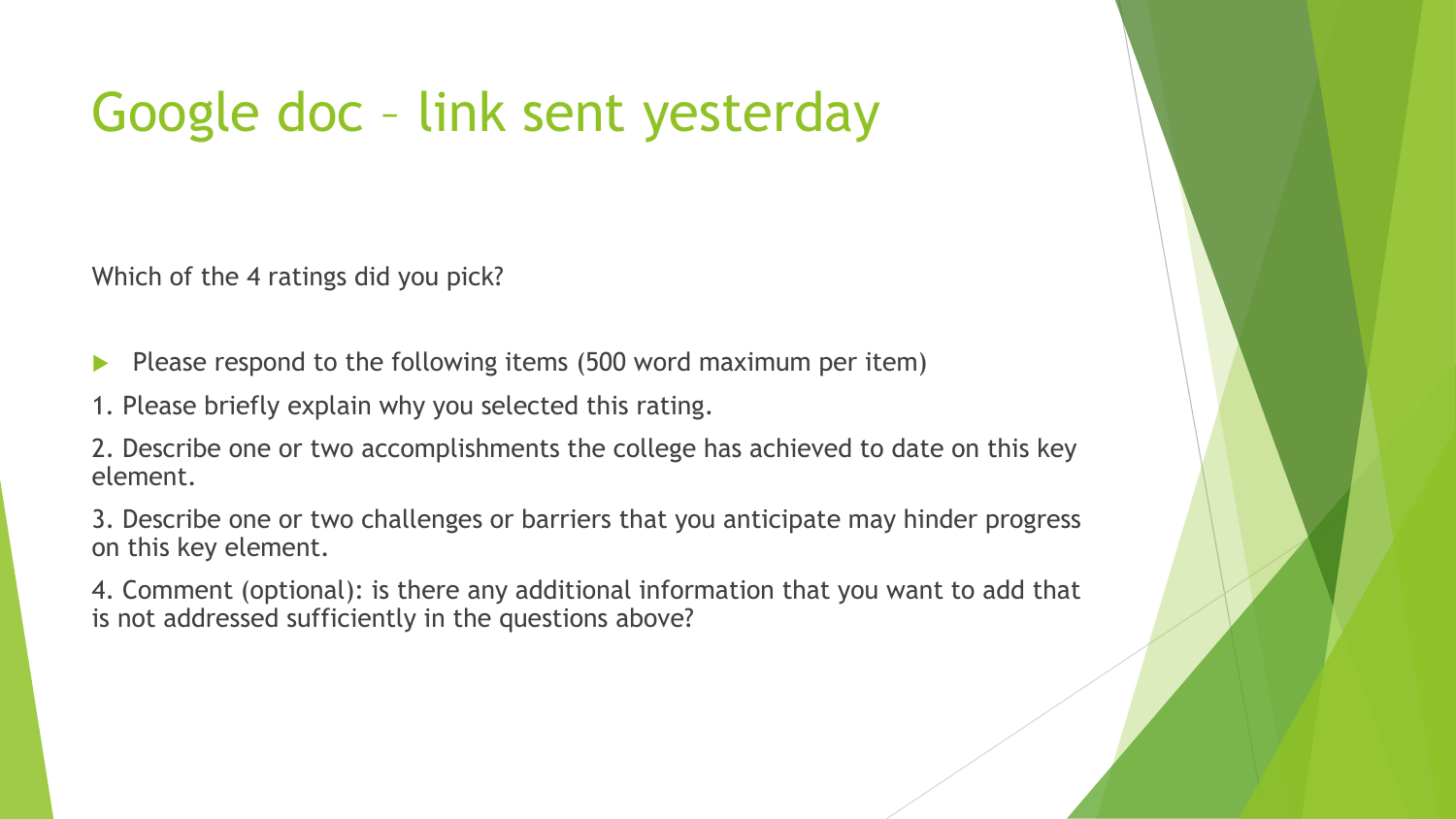Approximately 30 minutes to work with your small group

Return and talk through all of the questions with the larger group (approximately 30 minutes)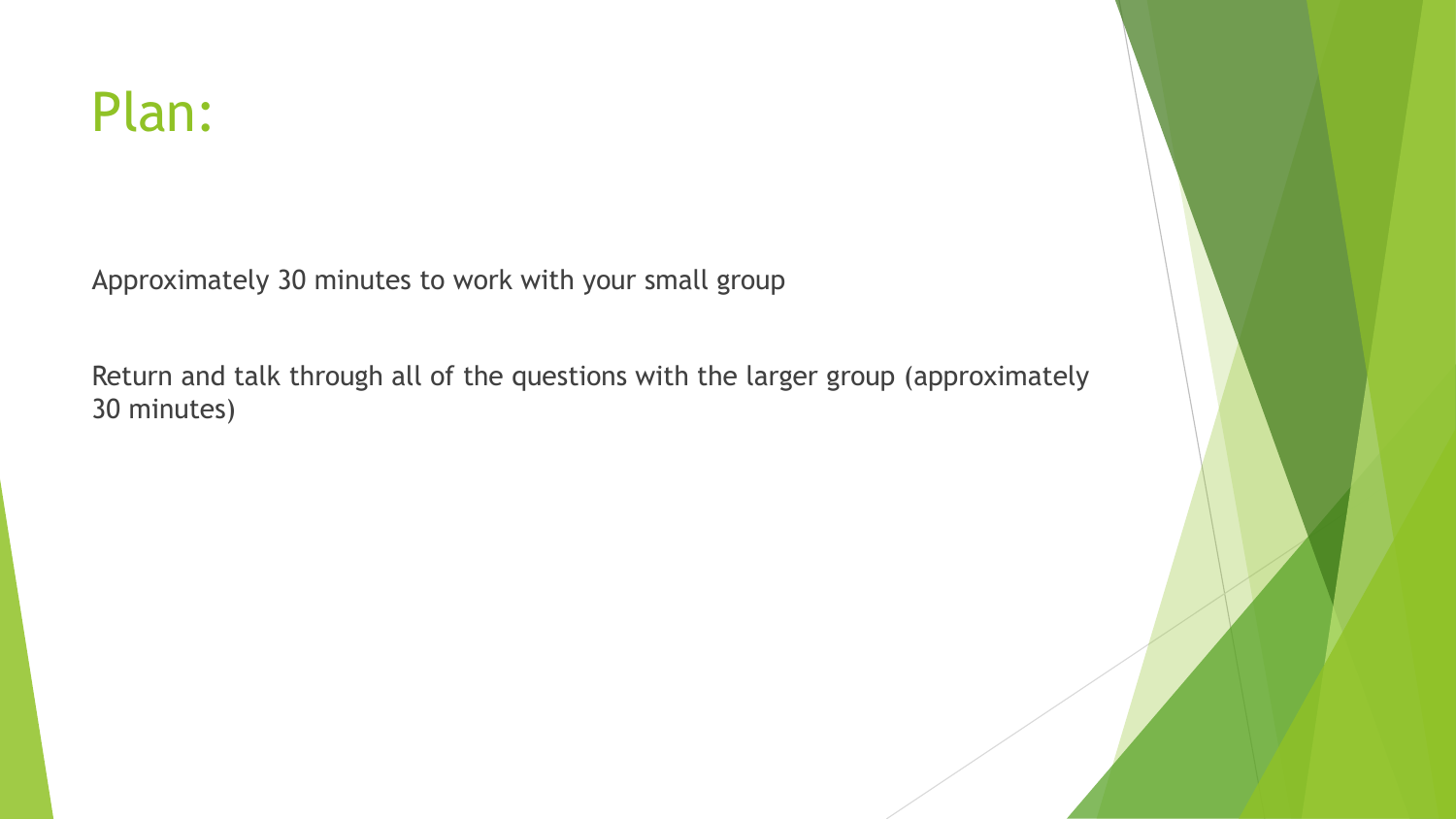## Workgroup report out and membership drive (agenda items 6 -7) Kris

a. Email to Leadership Summit participants

b. Email to all employees (probably comes from Ted)

c. Targeted requests based on expertise, directed by co-chairs and those of you in the groups

d. Solicitation at the end of the 10/3 and 10/25 forums

e. Specific requests to the Classified and Academic Senates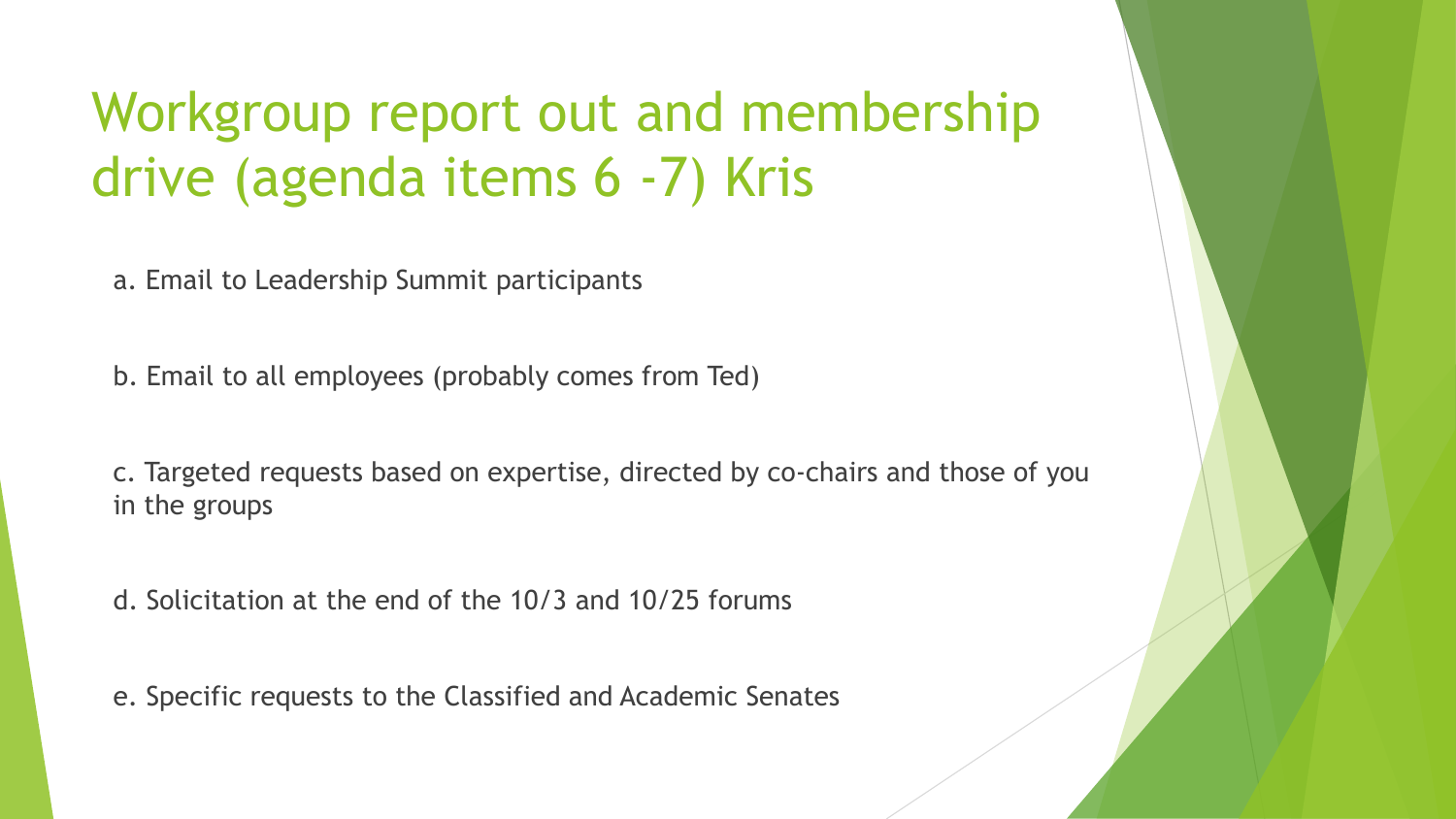

Please come to our next meeting with a list of expertise you want to see on your workgroup.

Co-chairs, consider when you want your group to have its first meeting.

Feel free to start asking folks to join you!